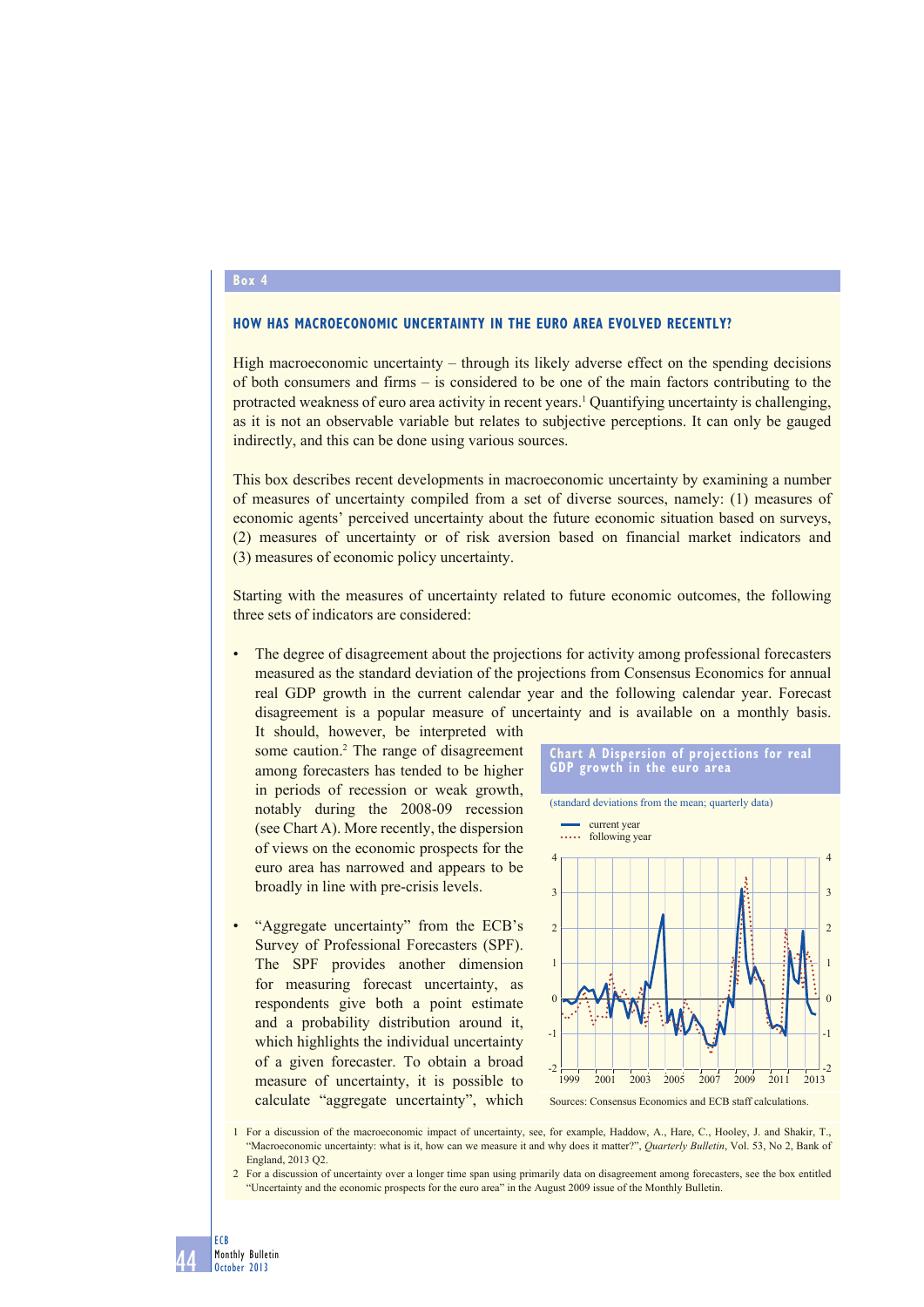## **ECONOMIC AND MONETARY DEVELOPMENTS**

Output, demand and the labour market

combines both disagreement among forecasters (see the first set of indicators) and individual uncertainty.3 In this box, forecasters' uncertainty is measured by the average variance of the aggregate probability distribution surrounding the projections for GDP, HICP and unemployment over four time horizons (current year, one year ahead, two years ahead and long term). Given that the SPF is only available quarterly, the measure can only be calculated at this frequency. Chart B shows the average uncertainty over all variables and horizons, with the shaded areas denoting the full range of individual measures. According to these measures, uncertainty has increased significantly since late 2008 and remains high.

• An indicator capturing the uncertainty of private households and enterprises based on the European Commission's Business and Consumer Surveys.4 This survey entails some forward-looking questions and respondents can choose between various answers.<sup>5</sup> The heterogeneity of responses, which reflects the dispersion of expectations, is used as a measure of uncertainty. The advantages of this indicator are its monthly availability for all euro area countries and the fact that it aims to measure uncertainty directly at the level of agents who make consumption and investment decisions. Chart C shows that uncertainty among households increased markedly in late 2007 and early 2008. After declining in 2009,



**Chart B Aggregate uncertainty of professional forecasters 1)**

Sources: The ECB's Survey of Professional Forecasters (SPF) and ECB staff calculations.

#### **Chart C Dispersion of expectations of households and businesses in the euro area**

(standard deviations from the mean; quarterly data)



Sources: European Commission Business and Consumer Surveys and ECB staff calculations.

3 For a discussion of this measure of uncertainty, see the box entitled "Measuring perceptions of macroeconomic uncertainty" in the January 2010 issue of the Monthly Bulletin.

- 4 See Balta, N., Valdés Fernández, I. and Ruscher, E., "Assessing the impact of uncertainty on consumption and investment", Section I, *Quarterly Report on the Euro Area*, Vol. 12, No 2, European Commission, 2013.
- 5 For industrial firms: "How do you expect your production to develop over the next three months?", with three possible answers ("increases", "remains unchanged", "decreases"); for consumers: "How do you expect the financial position of your household to change over the next 12 months?" and "How do you expect the general economic situation in this country to develop over the next 12 months?", with six possible answers ("gets a lot better"/"… worse", "gets a little better"/"… worse", "stays the same", "don't know").

<sup>1)</sup> Measured as average variance of the aggregate probability distribution surrounding the projections for GDP, HICP and unemployment over four time horizons (current year, one year ahead, two years ahead, long term).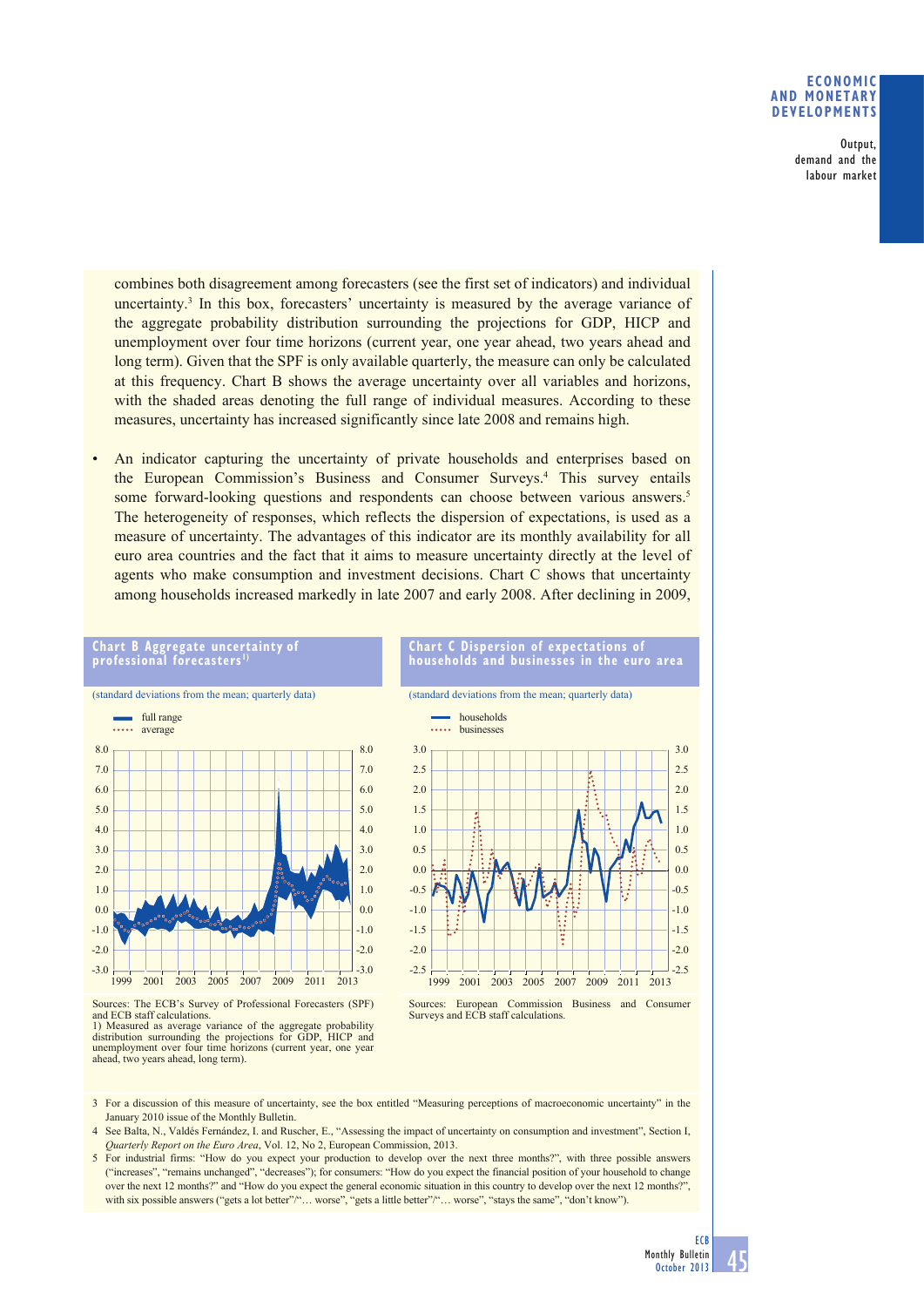it rose again in 2010-11 and remained high until mid-2013. Businesses' uncertainty about future production increased even more strongly during the 2008-09 recession, but it has recently returned to a level close to its historical average.

Financial market uncertainty or risk aversion measures can be derived from two types of financial market indicators.6 First, various spreads of asset returns, compared with riskfree assets, could be used; second, measures of implied volatility can also be derived. For example, the option-implied volatility of the exchange rate may provide an indication of companies' uncertainty about future export receipts or the costs of imports. This box uses a set of financial market indicators (implied bond and stock market volatility, implied euro/US dollar volatility and CDS spreads over government bond yields) and a number





of systemic stress indicators (exchange rate volatility, equity market volatility, bond market volatility, money market volatility, financial intermediation and a composite systemic stress indicator). In order to mitigate problems related to specific measures, Chart D shows both an average of these measures and their full range. Financial market uncertainty rose sharply during the 2008-09 recession, and again in 2011, but has receded significantly since mid-2012.

Developments in economic policy uncertainty might be illustrated by a recently developed indicator.7 This measure of uncertainty is an index based on the following underlying components: the newspaper coverage of policy-related economic uncertainty (i.e. the frequency of references to economic and policy uncertainty in ten leading European newspapers) and the disagreement among forecasters as regards the outlook for inflation and budget balances (i.e. a measure of the dispersion of forecasts for each of these two variables in the Consensus Economics survey). These components are aggregated using weights of 50% for the former and 25% for each of the dispersion measures. Data are available for the European Union as a whole, as well as for the five largest EU economies. In this box, a proxy for the euro area is constructed by aggregating the results for Germany, France, Italy and Spain, using GDP weights. Economic policy uncertainty rose significantly during the 2008-09 recession and has moderated somewhat since mid-2011, although it remains above its average pre-crisis level (see Chart E).

The various measures of uncertainty show a significant negative correlation with key macroeconomic variables, such as quarterly growth rates of real GDP, total investment, private consumption and, in particular, total employment. None of the above measures is a perfect proxy for uncertainty and each has disadvantages, as they concern only specific types of economic agents, specific aspects of the economy or specific sources of uncertainty. For this reason,

<sup>6</sup> See, for example, Popescu, A. and Smets, F., "Uncertainty, risk-taking and the business cycle in Germany", CESifo Economic Studies, Vol. 56, 4/2010.

<sup>7</sup> Baker, S., Bloom, N. and Davis, S., "Measuring economic policy uncertainty", Chicago Booth Research Paper No 13-02, 2013.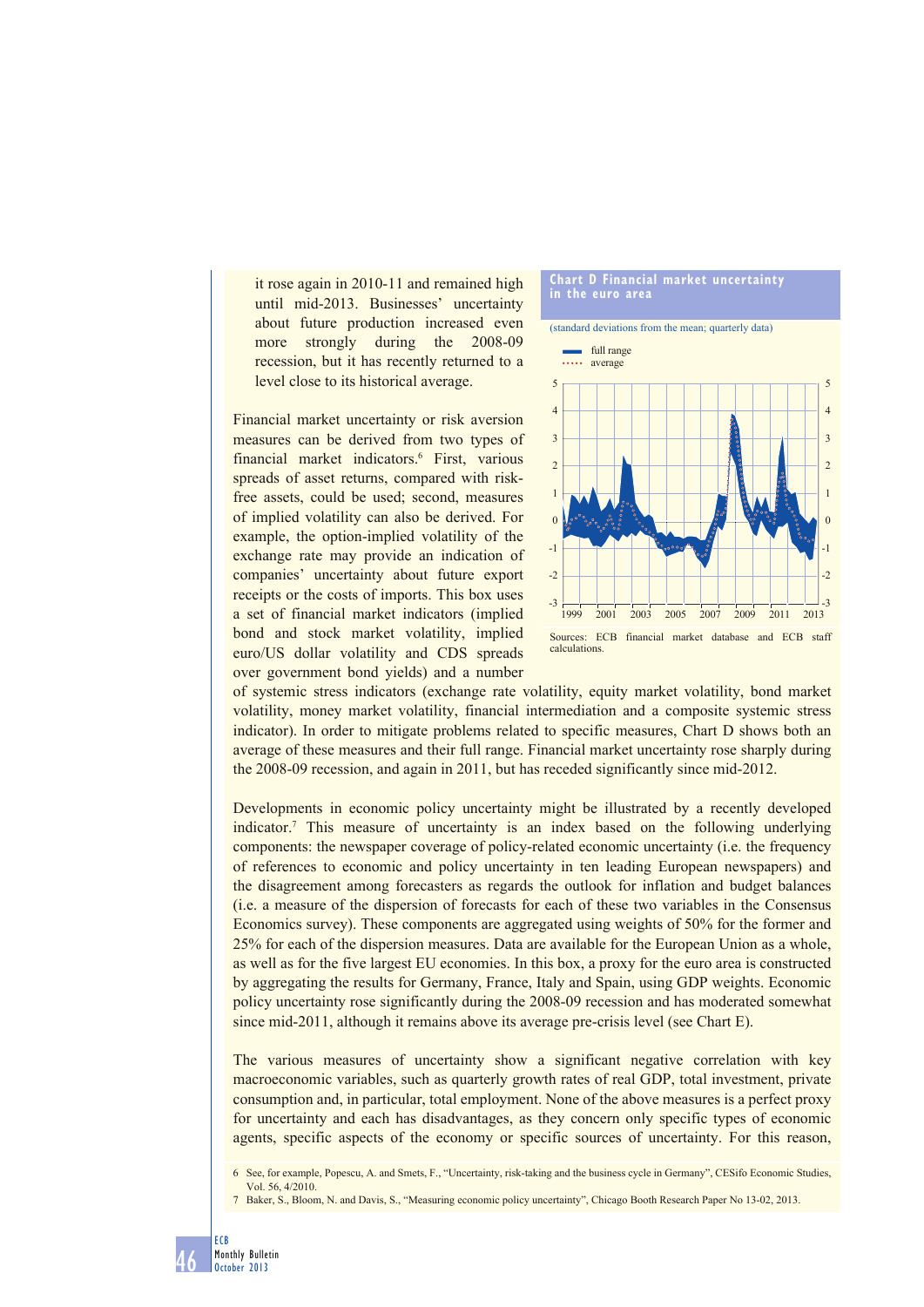## **ECONOMIC AND MONETARY DEVELOPMENTS**

Output, demand and the labour market

# **Chart E Economic policy uncertainty in the euro area**

(standard deviations from the mean; quarterly data)





(standard deviations from the mean; quarterly data)



Sources: Consensus Economics, European Commission, ECB financial market database, Baker, Bloom and Davis (2013) and ECB staff calculations. The principal component and the ranges are all based on the full set of individual measures.

it is useful to look at a set of different measures of uncertainty in order to achieve a more representative picture. Furthermore, different sources of uncertainty are not easy to disentangle. For example, forecasts of professional forecasters obviously incorporate expectations of future economic policies, and different beliefs about these policies or their impact can result in disagreement or individual uncertainty. In the same way, financial market-based measures of uncertainty may also be affected by policy uncertainty.

The set of measures described in this box is likely to give a useful indication of the overall degree of uncertainty in the euro area economy. Moreover, while there is some variation among the different measures of uncertainty, they do tend to move together, pointing to the existence of an uncertainty component common to all measures. For this reason, the individual sets of series, as well as the overall set of series, can also be combined using principal component analysis. This is a common statistical technique, which extracts from a set of variables a subset of variables, called principal components, explaining most of the variation of the original dataset.

Chart F shows the range of all considered measures of uncertainty, together with the first principal component that is used as a single summary indicator of uncertainty. Following the outbreak of the financial crisis in 2008, all uncertainty measures showed very similar developments: they rose sharply, with most of them peaking at more than two standard deviations above their respective means in the last quarter of 2008 or in the first quarter of 2009. After falling back somewhat in the course of 2009 and 2010, all indices then rose again in the second half of 2011, against the background of the intensification of the euro area debt crisis.

More recently, the various sets of uncertainty measures have fallen, even though there was a widening of the range around the summary indicator. While financial market uncertainty has